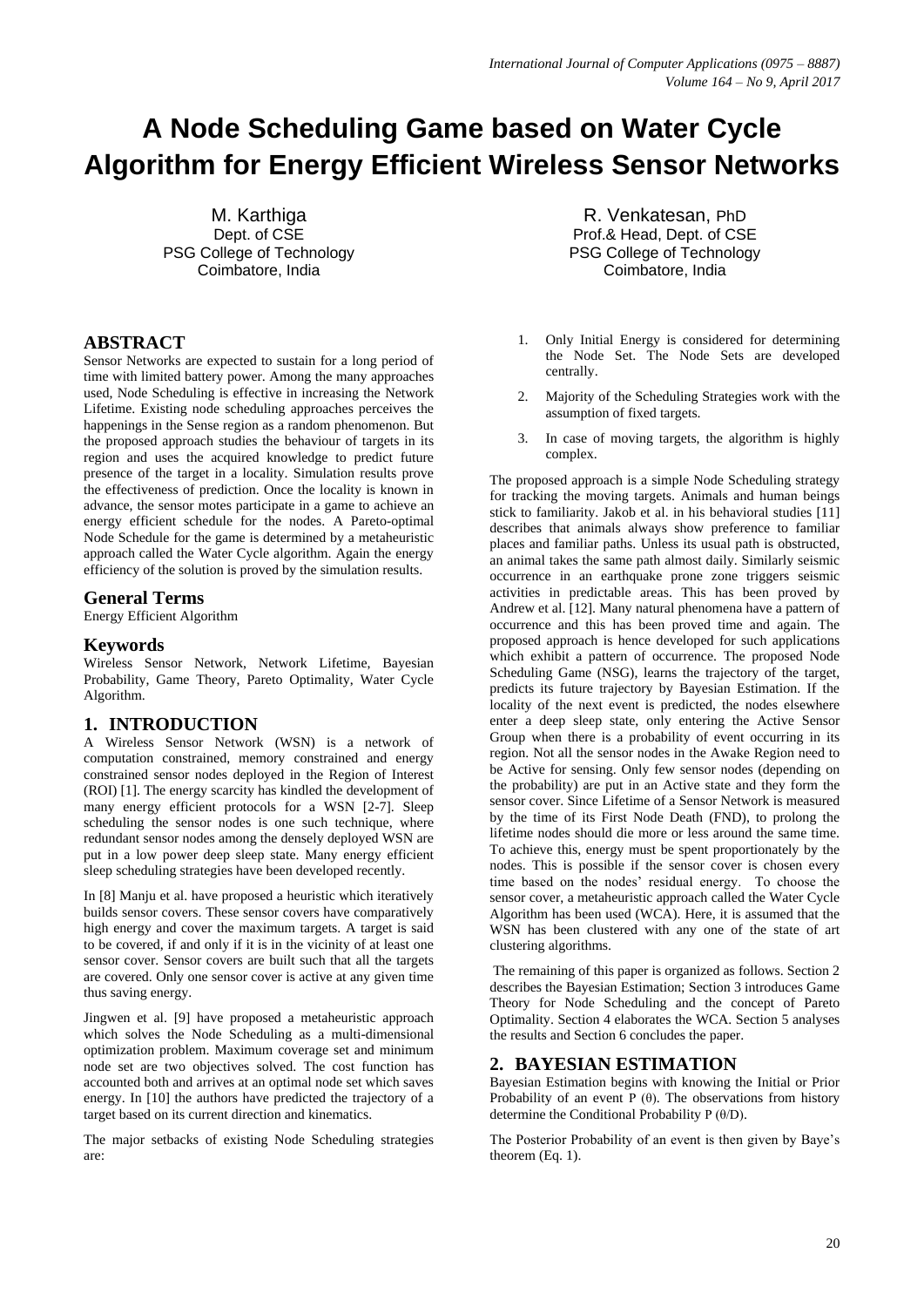$$
P\left(\frac{D}{\theta}\right) = \frac{P(D)}{P(\theta)} * P\left(\frac{\theta}{D}\right) \tag{1}
$$

In target tracking application, the Prior Probability of an event is the Probability (Prob.) of sensing a target at a cluster. The target's trajectory is then observed and recorded. When the trajectory has been partially studied, related events are spotted from the recorded data i.e. P  $(C_1/C_2)$ . This is the probability of a target being spotted at Cluster  $C_1$  given it is spotted by sensors at Cluster  $C_2$ . When the learning becomes more mature, the accuracy of conditional probability increases. Now at some point in future, when an event is spotted by Cluster  $C_1$ , combining the Initial probability P  $(C_1)$ , P $(C_2)$ and the Conditional Probability P  $(C_1/C_2)$  the probability of an event occurring in Cluster  $C_2$  right after event spotted at Cluster  $C_1$  (P( $C_2/C_1$ )) is determined by Baye's Theorem. Similar to  $C_2$ , all the remaining neighboring Clusters of  $C_1$ thus determine the probability of an event occurring in its range. Thus all the clusters likely to be impacted are alerted and only those impacted clusters stay awake for sensing. Hence by Bayesian estimation, only a chain of necessary clusters along the target's trajectory are alerted for sensing.

#### **3. NODE SCHEDULING GAME**

The Lifetime of a WSN is defined by its time of First Node Death (FND). Hence as described earlier, to prolong the Network Lifetime, the nodes should run out of energy more or less around the same time. This is achieved by bringing a balance in the depletion of energy among the sensor nodes. The sensors in a cluster vary from each other in terms of their Residual Energy. When the prob. of event occurring near a cluster is high, the Cluster is an Awake Region and the sensor nodes of the impacted cluster decide on the number of nodes to remain in an Active State. This is calculated by Eq. 2.

$$
A = p * N \tag{2}
$$

In Eq. 2  $\gamma$  is the number of cluster members and  $\gamma$  is the probability of occurrence of an event in the cluster. To determine the 'A' nodes that remain active and 'N-A' nodes that go to a low power state, the nodes start a Node Scheduling Game.

#### **3.1 Defining the Node Scheduling Game**

The Node Scheduling Game (NSG) for Sleep Scheduling is defined as follows.

Players: All the nodes of the impacted cluster participate in the game. The players are {CM1, CM2 ..., CMN}.

Strategy: Each node has two strategies available to it. It is represented by  $S = \{W, W\}$ . It can either WakeUp 'W' and remain in Sense State or does not Wakeup 'W'. Since a node  $N_i$  can play either of the strategies with a positive probability, this is a mixed strategy game.

Payoff: It is the incentive each player receives for each of its strategies.

#### **3.2 Pareto-optimal Solutions**

In some games, few strategies (actions) are dominant over others. Elaborately, if a player has two strategies S and S\*, it can be said that S strictly dominates S\*, when it is the case that, for all other strategy profiles (all possible combination of actions other players could take) the utility of player 'i' is strictly higher when he chooses strategy S over S\*. S is said to have a weakly dominance over S\*, when its utility for playing S is at least as high as choosing  $S^*$ , for all the strategy profiles chosen by other players.

*International Journal of Computer Applications (0975 – 8887) Volume 164 – No 9, April 2017*

Generally Nash Equilibrium provides the solution concept of a game. Nash Equilibrium is a stable state achieved by the players, where each player plays his/her best response, knowing the behavior of other players. Instead of players choosing their Best Response, taking a perspective from outside, there must be an outcome which is suited for all the players and is a stable solution. This stable solution which suits every player can be given by the concept of Pareto Optimality.

When outcome O is preferred over O' for everybody and is strictly preferred over O' for at least one player, then 'O' Pareto-dominates O'. Hence an outcome O is said to be a Pareto - optimal solution if it isn't Pareto dominated by any other outcome. Intuitively it can be observed that there can be more than one Pareto-optimal outcome and in addition there has to be at least one Pareto-optimal outcome for a game. The set of Pareto-optimal outcomes form the Pareto-optimal Archives. The Water Cycle Algorithm determines the Paretooptimal Archive for the Node Scheduling Game. One solution from the Archive is chosen as the Node Scheduling Set for the impacted Cluster.

# **4. WATER CYCLE ALGORITHM 4.1 Hydrological Cycle**

Water Cycle Algorithm (WCA) developed by Eskandar et. al [13] is a recently developed metaheuristic approach based on the observation of the water cycle process in nature. The WCA imitates the behavior of streams and rivers that flow downward to the sea. The Water Cycle Process in nature starts with raining. Rain drops join together to form streams and two or more streams join together and moves downhill to form bigger streams. These streams either join the rivers or enter the sea. Additionally, when glaciers and snow melt, the water enters the underground stream (aquifers) and flows downhill. The underground stream discharges to a lake or a river which flows to the sea eventually. Finally the water from the sea evaporates and along with water vapor from plants (as result of photosynthesis) forms the clouds. As a result of condensation, water from the clouds reaches the earth in the form of rain. The WCA mimics the behavior of this process (Fig. 1) in nature for solving optimization problems.

#### **4.2 Initial Population**

WCA like the Genetic Algorithm and Particle Swarm Optimization Algorithm is a population based Metaheuristic. The initial population in WCA is a collection of RainDrops. Each RainDrop (Eq. 3) represents a possible solution.

$$
RainDrop = [X_1, X_2, ..., X_N]
$$
 (3)

If the optimization problem is N dimensional, each raindrop is a 1 X N dimensional array (Eq. 3).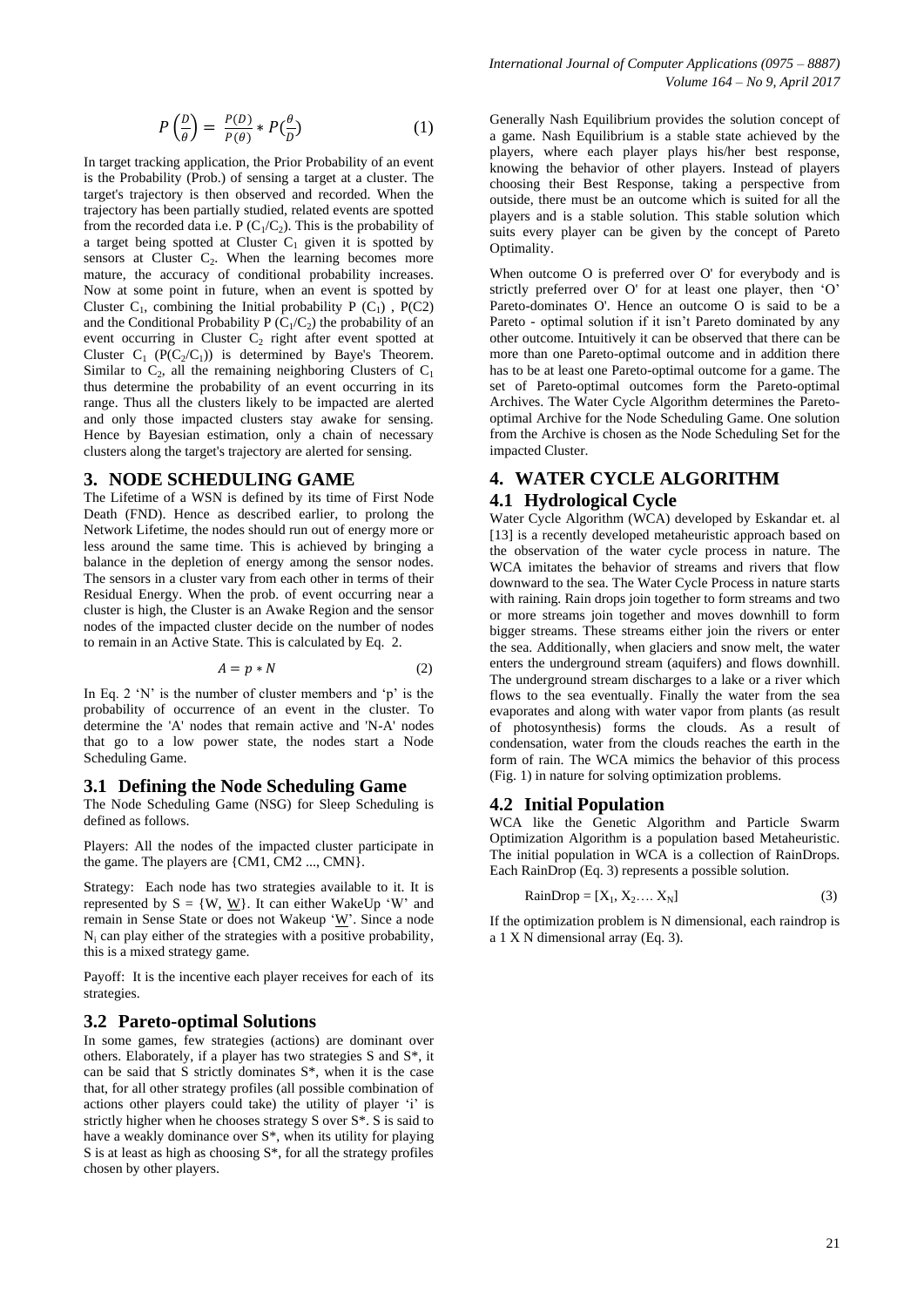

**Fig: 1Water Cycle Process**

The initial population (Eq. 4) is a randomly generated matrix of dimension pop\_size  $X$  N, where pop\_size is the size of initial population.

$$
Initial Population = \begin{bmatrix} X_1^1 & \cdots & X_N^1 \\ \vdots & \ddots & \vdots \\ X_1^{pop\_size} & \cdots & X_N^{pop\_size} \end{bmatrix}
$$
 (4)

Each design variable  $X_1, X_2, ..., X_n$  can be either a real valued number or a predefined set depending on the optimization problem to be solved. The aim of the Node Scheduling Game is to determine a highly energy efficient Node Set which also provides maximum coverage. Node scheduling game is a single dimensional optimization problem which strives to optimize the energy efficiency inside a cluster. Since NSG is a discrete optimization problem, the design variable (X) is a randomly generated Node Set. Initial population is a matrix of raindrops with a single design variable namely the NodeSet which the forms the Sensor Cover. From Eq. 2 the number of nodes 'A' that remain active is determined. Each RainDrop hasa set of 'A' nodes chosen randomly among the 'N' nodes.

# **4.3 Cost Function**

The Cost function of each Raindrop is calculated by the following equation.

$$
Cost_i = f(X_1^i, X_2^i, \dots, X_N^{Pop\_size})
$$
\n<sup>(5)</sup>

NSG being a single dimensional optimization problem designed to solve the energy efficiency problem, the cost function is the negative summation of Residual Energy of each node in the Node Set of the RainDrop (Eq. 6).

$$
Cost_i = -\sum_{j=1 \text{ to } A} Residual \, Energy_j \tag{6}
$$

The aim of WCA is to minimize the cost of the solution.

# **4.4 Streams and Rivers**

When 'Pop\_size' raindrops are created, the raindrop with the minimum Cost<sub>i</sub> becomes the Sea. Next best RainDrops in N<sub>sr</sub> become the rivers. The remaining RainDrops are the streams which flow directly to the sea or join the rivers.  $N_{sr}$  is the summation of a sea and rivers.

$$
N_{sr} = Number of Rivers + 1 (sea)
$$
  
\n
$$
N_{RainDrops} = Pop\_size - N_{sr}
$$
 (8)

RainDrops are assigned to rivers and the sea. The number of raindrops  $(NS_n)$  assigned to rivers and sea depends on the intensity of the flow which is given by Eq. 9.

$$
NS_n = round \left\{ \left| \begin{matrix} Cost_n \\ \sum_{i=1}^{N_{sr}} Cost_i \\ n = 1, 2, \dots, N_{sr} \end{matrix} \right| * N_{RainDropos} \right\},
$$
\n
$$
n = 1, 2, \dots, N_{sr}
$$
\n(9)

The Fig 2 represents the flow of streams to Sea and river. As described earlier, the raindrops join to form streams which join the rivers and everything finally ends up in the sea (the highest optimal point so far).



**Figure 2 Flow of Stream towards River**

As seen in the Fig. 2, the Streams join the Rivers or the Sea and the Rivers join the Sea along the connecting path (of distance d) existing between them. The stream joins the river by travelling a randomly chosen distance X calculated by Eq. 10. In Eq. 10, fixing a value greater than 1 for 'C' enables the streams to follow in varied paths towards the river. The same is extended for the rivers joining the sea.

$$
X \in (0, C \times d), C > 1 \tag{10}
$$

The New positions of the Stream and River are calculated by Eq. 11 and Eq. 12.

$$
X_{Stream}^{i+1} = X_{Stream}^{i} + rand X C X (X_{River}^{i} - X_{Stream}^{i})
$$
 (11)

$$
X_{River}^{i+1} = X_{River}^i + rand X C X (X_{Sea}^i - X_{River}^i)
$$
 (12)

If the new positions are better (based on cost function of the new streams and the new Rivers) than the Old Rivers and Sea their positions are interchanged (Fig. 3).

## **4.5 Evaporation Condition**

Another important aspect of the WaterCycle process is evaporation. In nature water evaporates from Rivers/Lakes/Sea and also plants release water due to transpiration during photosynthesis. The evaporated water form clouds which condenses and the water reaches back as rain.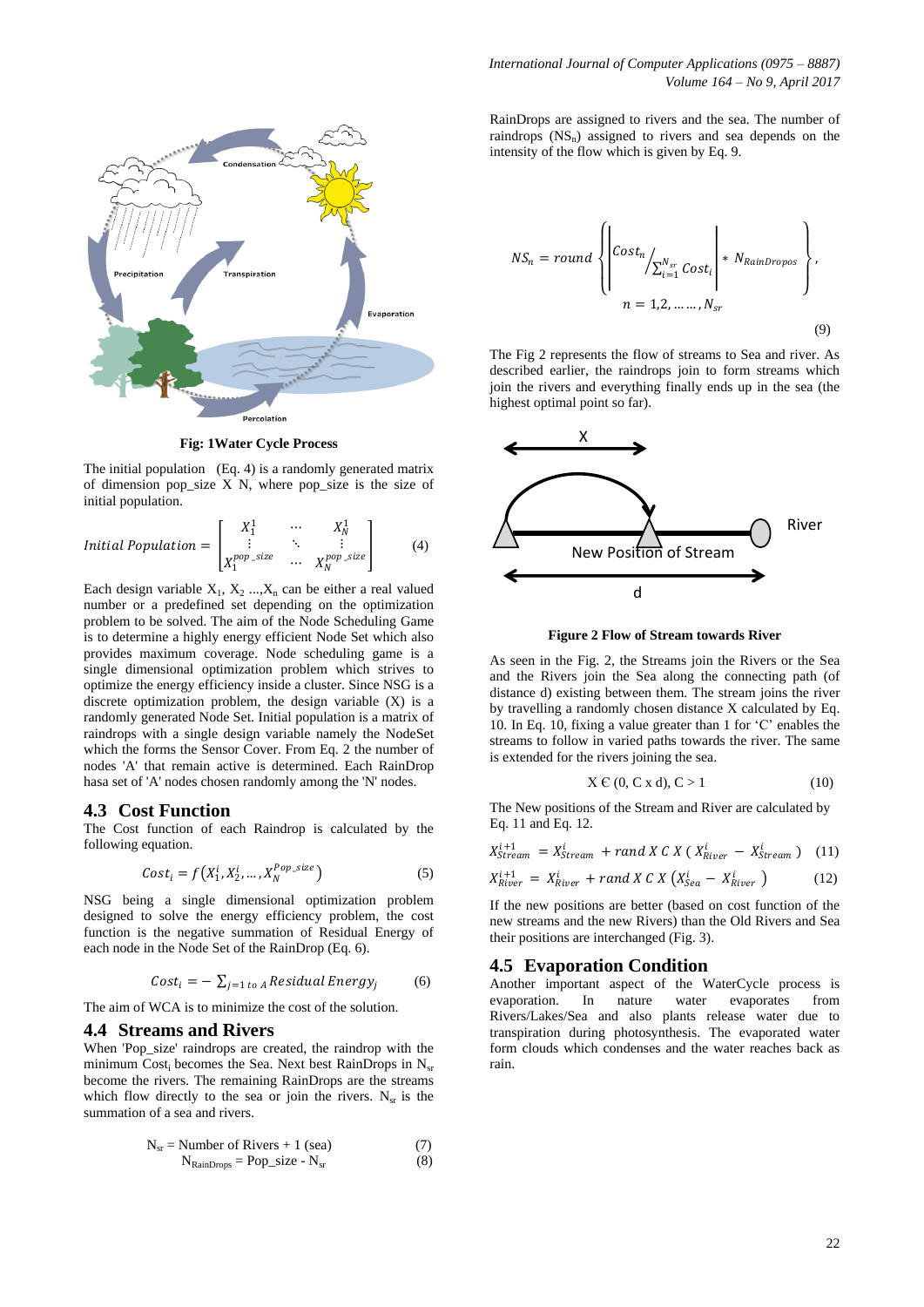

**Fig. 3 Exchange of Positions of Sea and River**

This is incorporated in the WCA to prevent the quick convergence of the algorithm and ending up in local optimum. When the algorithm satisfies the following condition, evaporation begins.

If 
$$
|X_{sea}^i - X_{River}^i| < d_{max}
$$
 i = 1, 2, 3, ..., N<sub>sr</sub> - 1.

Evaporation and Raining

End

If the distance between the Sea and a River is less than  $d_{max}$ , evaporation condition is satisfied and precipitation starts. Lower value of  $d_{\text{max}}$ , increases the search intensity near the sea resulting in a highly optimal solution. The value of  $d_{max}$ iteratively decreases for each round.

$$
d_{max}^{i+1} = d_{max}^i - \frac{d_{max}^i}{\max\ iteration} \tag{13}
$$

The precipitation begins with introducing new solutions as Raindrops which form the streams.

$$
X_{new\ stream} = LB + rand\ X\ (UB - LB) \tag{14}
$$

In Node Scheduling Game the Lower Bound (LB) and Upper Bound (UB) constraints restricts the Raindrops to have sensor nodes which are members of the current cluster. The new Raindrops form the streams which join the Rivers or join the sea directly. The WCA is run till maximum number of iterations has been reached. At the end of each iteration, the Sea becomes a member of the Pareto Optimal Archive. At the end of each iteration, the non-dominated Pareto optimal solutions are retained and the dominated solutions are discarded. Table 1 describes the flow of WCA algorithm for determining the Pareto optimal Node Schedule. Column 2 shows the actions and column 3 briefs either the calculation or the conditions behind the actions.

**Table 1 Flow of WCA Algorithm**

| Step 1 | Initialize <i>max iteration</i> , $N_{sn}$ <i>initial population</i><br>(Raindrops), d <sub>max</sub> , Pareto optimal Archive |                                     |
|--------|--------------------------------------------------------------------------------------------------------------------------------|-------------------------------------|
| Step 2 | Initialize Sea                                                                                                                 | Best Raindrop by Eq. 6              |
| Step 3 | Initialize Rivers                                                                                                              | Next $(N_{sr}-1)$ best<br>Raindrops |
| Step 4 | <b>Streams</b>                                                                                                                 | <b>Remaining Raindrops</b>          |
| Step 5 | Determine<br>[cost raindrops]                                                                                                  | By Eq. 6                            |
| Step 6 | Intensity of Flow                                                                                                              | By Ea. 9                            |

| Step 7  | Streams Flow to<br>Rivers                                                          | By Eq. 11                                                           |
|---------|------------------------------------------------------------------------------------|---------------------------------------------------------------------|
| Step 8  | Rivers Flow to Sea                                                                 | By Eq. 12                                                           |
| Step 9  | Swap Sea & River                                                                   | If $Cost(River) < Cost(sea)$                                        |
| Step 10 | Swap River & Stream                                                                | If $Cost(Stream) < Cost(River)$                                     |
| Step 11 | Evaporation &<br>Precipitation of New<br>RainDrops                                 | If Evaporation condition<br>is satisfied                            |
| Step 12 | Reduce $d_{max}$                                                                   | By Eq. 13                                                           |
| Step 13 | <b>Update the Pareto</b><br>optimal Archive<br>Removing the<br>dominated solutions | Check whether Sea<br>dominates existing<br>Solutions in the Archive |
| Step 14 | Go to Step 7                                                                       | If # iteration<br><max iteration<="" td=""></max>                   |

### **5. SIMULATION AND ANALYSIS**

The following scenario as shown in Table 2 was setup for comparing and analyzing the results. A moving target with a path similar to animals was used. The Mean residual Energy, Mean Standard Deviation of Residual Energy, Time of Death of Nodes and Prediction Accuracy were all studied for NSG and compared with IGA-BACA [9]. IGA- BACA is chosen, as it uses a metaheuristic approach for node scheduling.

**Table 2 Simulation Settings**

| <b>Sensor Nodes</b>       | 100              |
|---------------------------|------------------|
| Sensing Field             | 1000 m X 1000 m  |
| <b>Transmission Range</b> | $100 \text{ m}$  |
| <b>Receiving Range</b>    | 100 <sub>m</sub> |
| <b>Initial Energy</b>     | $0.2 J - 2 J$    |
| <b>Transmit Power</b>     | 35.28e-3 W       |
| Receiving Power           | 31.32e-3 W       |
| <b>Simulation Time</b>    | 20000 s          |

#### **5.1 Comparison of Residual Energy Table 3 Mean Standard Deviation of Remaining Energy**

| Round $(R)$ | Mean Std. Deviation / Energy Mean |                 |
|-------------|-----------------------------------|-----------------|
| $1R = 100s$ | <b>NSG</b>                        | <b>IGA-BACA</b> |
| 10          | 0.122 / 0.295                     | 0.105 / 0.315   |
| 30          | 0.108 / 0.288                     | 0.101 / 0.291   |
| 60          | 0.067 / 0.280                     | 0.101 / 0.261   |
| 90          | 0.061 / 0.276                     | 0.100 / 0.247   |
| 120         | 0.059/0.271                       | 0.099 / 0.233   |
| 150         | 0.058 / 0.266                     | 0.099 / 0.219   |
| 180         | 0.056 / 0.261                     | 0.099 / 0.203   |
| 200         | 0.055 / 0.260                     | 0.098 / 0.200   |

Table 3 shows comparison of Mean Standard Deviation of Residual Energy and Mean Residual Energy of nodes across rounds. The performance of NSG is compared with IGA-BACA. The rate of decrease of residual energy in IGA-BACA is 36.5% whereas in NSG it is as low as 3.5%.

Bayesian prediction predicts the occurrence of event in a region. This has greatly reduced the number of idle listening nodes waiting for the arrival of target or occurrence of event. Idle listening consumes as much power as needed by the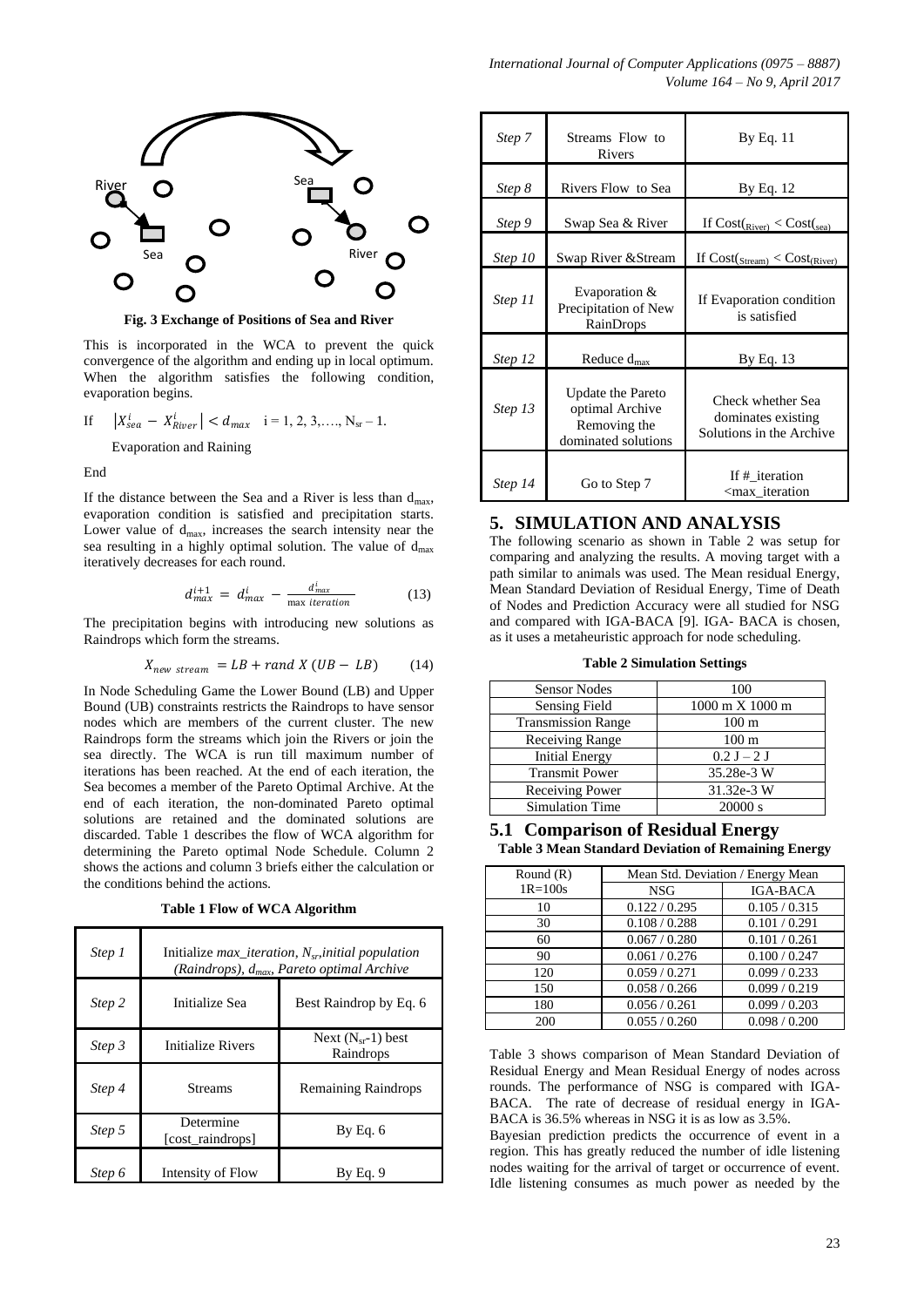receiving circuitry. This has greatly reduced rate of decrease of energy as time goes by, in NSG when compared to [9].

Mean Standard Deviation of Residual Energy gives a measure of the residual energy difference among the sensor nodes at a given point in time. When NSG's Std. Dev of Residual Energy is compared with that of IGA-BACA, it can be seen that the energy difference among the sensor nodes has been reduced greatly. This energy difference arises in IGA-BACA because of the onetime determination of the Sensor Cover based on the initial residual energy. In NSG the sensor covers are highly dynamic, as they are determined each time based on their residual energy. This decrease in energy difference also leads to a higher network lifetime.

## **5.2 Comparison of Network Lifetime**

Figure 4 plots the Lifetime of the WSN. The decrease in the differences in residual energy among the sensor nodes plays the vital role in increasing the Lifetime of WSN when compared to IGA-BACA. The improved performance of NSG with time is explained by the increase in accuracy of Conditional Probability. The sensor nodes start the NSG when the learning of the target is still somewhat immature. But as time increases, the conditional probability gets more accurate which results in decrease in the number of Idle Listening Nodes and hence the increased Lifetime.



**Fig 4: Lifetime of WSN**

#### **5.3 Comparison of Prediction Accuracy**

Figure 5 plots the Prediction accuracy of Baye's Theorem. Prediction accuracy is measured as the ratio of accurate predictions to the actual occurrence of events in the sensing region. Initial rounds show higher miss in prediction by NSG. As time goes by, the accuracy increases. This is because as the target's trajectory is better understood, Conditional Probability gets more fine-tuned.

This results in NSG's prediction accuracy to be on par with IGA-BACA a fixed coverage set approach after 140 rounds. This also explains the improved performance by NSG in terms of Network Lifetime (Figure 4) as time increases.



**Fig 5: Comparison of Prediction Accuracy**

#### **6. CONCLUSION**

A Node Scheduling approach based on Bayesian Probability and Game Theory has been proposed. The Node Scheduling Game is specifically proposed for moving targets or phenomenon that can be learnt and predicted. The sensor nodes study the trajectory of the moving target and using Bayesian Estimation predicts the future locality of occurrence of event. The sensor nodes in the predicted locality start a game with the goal of determining the appropriate number of sensor nodes that must stay awake. Using Water Cycle Algorithm, a Pareto optimal archive of solutions is determined and one solution among the archive is chosen as the sensor cover. Prediction of events combined with proportional expenditure of energy by sensor nodes has resulted in significant increase in Lifetime. Network Lifetime (35% Node Death Time) is enhanced by 52% when compared to IGA-BACA. The sensor covers are chosen only based on the residual energy, but in future this can be extended to selection of node covers based on additional parameters like total coverage angle, total coverage area and WCA can be used for solving the multi-dimensional optimization problem.

#### **7. REFERENCES**

- [1] Akyildiz, I.F., Su, W., Sankarasubramaniam, Y., and Cayirci, E., (2002). A survey on sensor networks.IEEE Communications Magazine, vol. 40, no. 8, pp. 102 – 114.
- [2] Anastasi, G., Conti, M., Francesco, M., Passarella A. (2009). Energy Conservation in wireless sensor networks: A survey. Ad Hoc Networks, vol. 7, no.3, pp. 537-568.
- [3] Leu, J., Chiang, T., Yu, M., and Su, K. (2015).Energy efficient clustering scheme for prolonging the lifetime of wireless sensor network with isolated nodes. IEEE communication letters, vol.19, no. 2, pp. 259-262.
- [4] Mini, R., and Loureiro, A. (2012). Energyefficient design of wireless sensor networks based on finite energy budget. Computer Communications, vol. 35, no. 14, pp. 1736-1748.
- [5] Rault, T., Bouadallah, A., and Challal, Y. (2014). Energy efficiency in wireless sensor networks: A top down survey. Computer Networks, vol. 67, pp. 104-122.